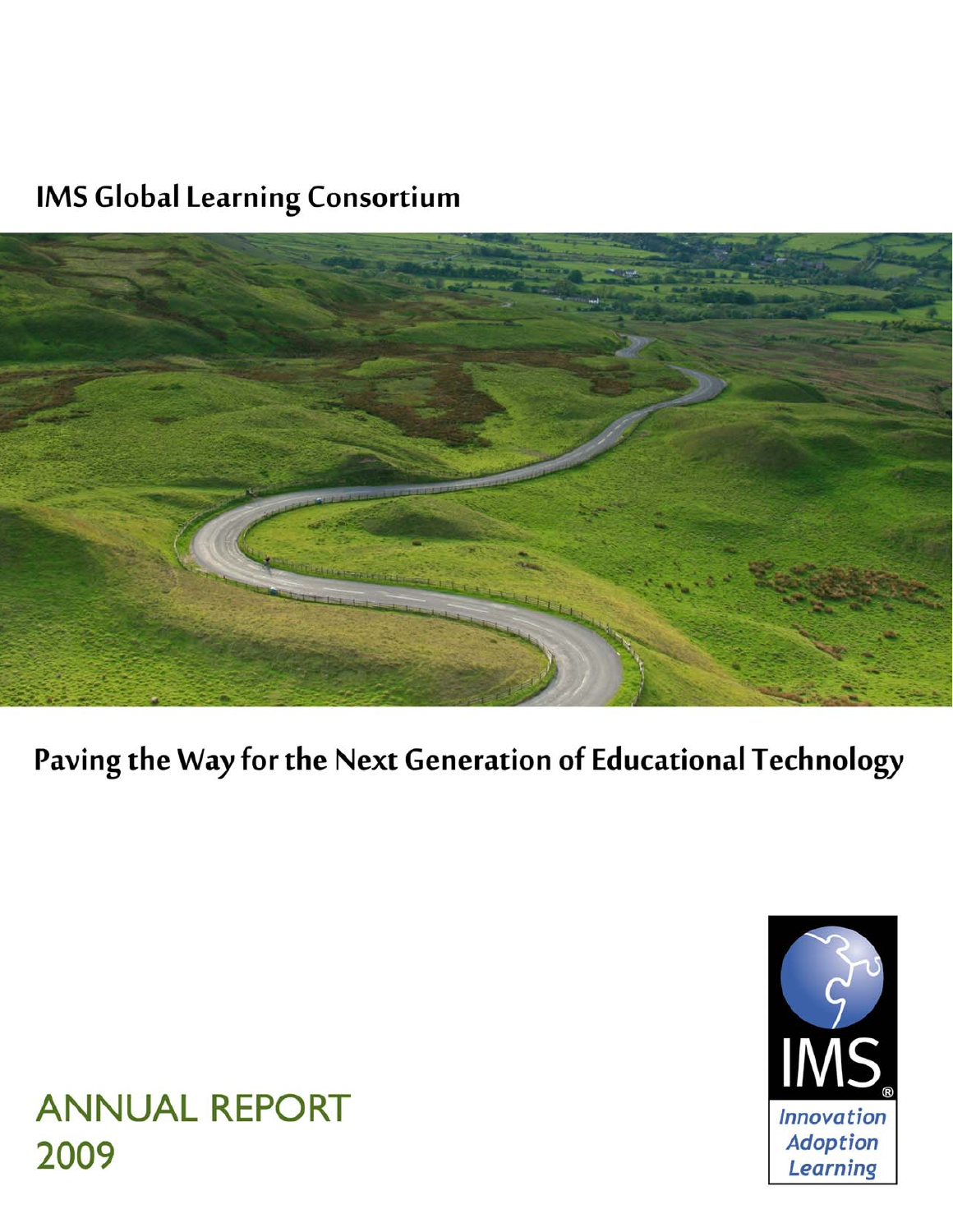### **KEY ACCOMPLISHMENTS IN 2009**

- Unrestricted net assets rose 68% to \$927,346, accomplishing a turnaround of over \$1,400,000 since 2005, and establishing a strong financial base for IMS operations well into the future.
- Revenues and membership stayed essentially flat at record levels despite the worst global economy since the great depression.



Revenue, Net Assets, and Membership Totals 2005-2009

- The IMS Common Cartridge v1.0 achieved market adoption by the first wave of leading suppliers and achieved commitment to adopt from virtually all of the major educational course management platform providers and educational publishers.
- Extensive prototyping and refinement of the IMS Learning Tools Interoperability (LTI) and IMS Learning Information Services (LIS) standards were achieved, enabling LTI and LIS for public release in 2010.
- The Common Cartridge Accredited Profile Management Group (APMG) was established to provide ongoing management and evolution of the Common Cartridge and Learning Tools Interoperability standards.
- IMS Korea completed its first full year of operation, held its second annual seminar, conducted a regional Learning Impact competition for Asia, and supported adoption of eight IMS specifications as de facto national standards in Korea.
- IMS Content Packaging v1.2 neared completion of the process to be accepted as a standard by the International Standards Organization (ISO/IEC).
- The British Educational Communications and Technology Agency (BECTA) commissioned a project to apply IMS Content Packaging to the needs of the British Schools segment.
- IMS began working with our end user members to establish new adoption projects addressing key challenges in institutional/school district adoption of digital content, e-Books, curriculum standards.
- The Access For All Digital Resource Description v2.0 Final Specification was approved by the IMS membership for final public release.
- IMS released to members its first report in a series on best practice in Targeted Retention Systems, created in conjunction with the Education Advisory Board Corporation.
- The Learning Impact Award Program completed its third year with a record number of finalists showcased in Barcelona, Spain.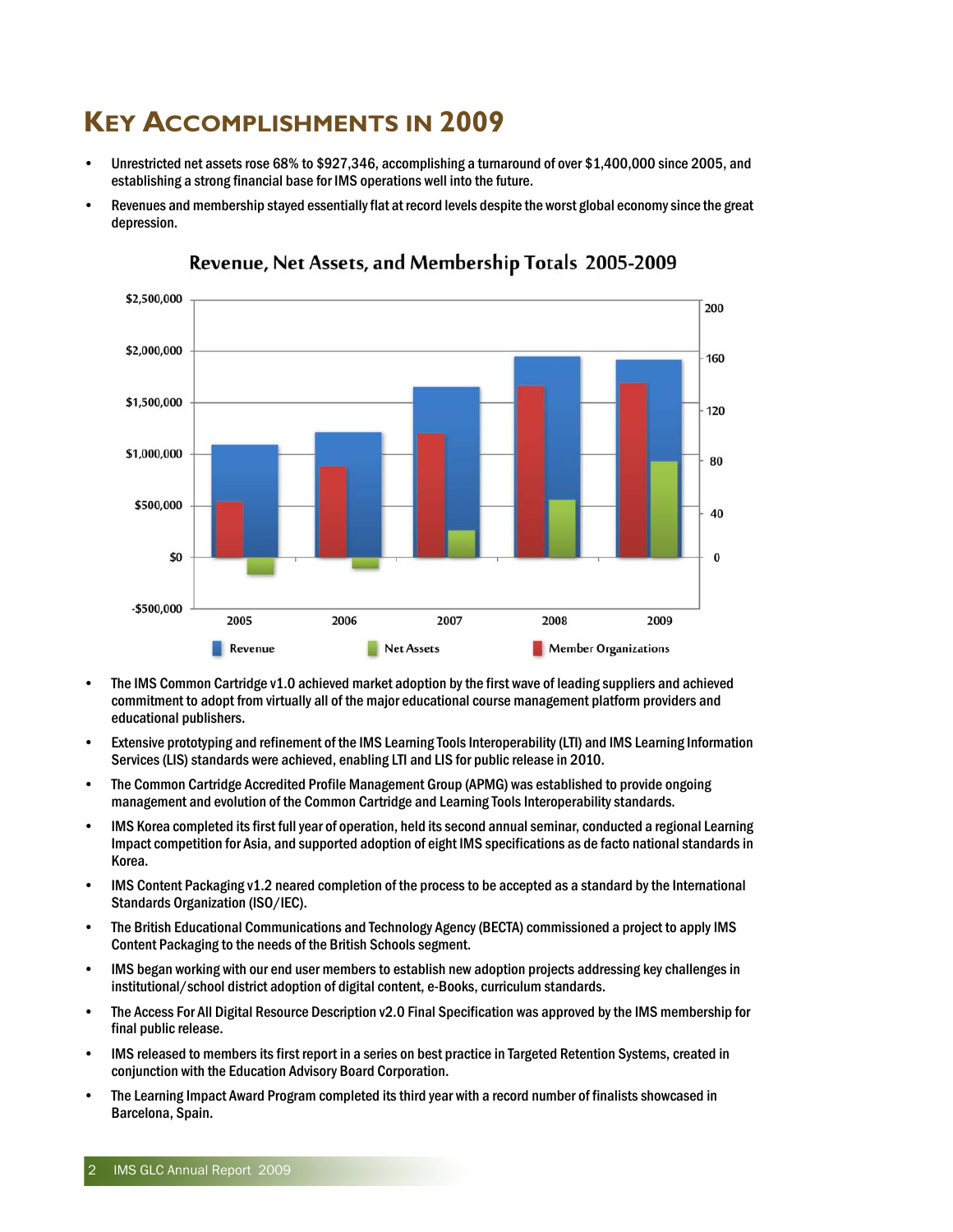## **LETTER FROM CHAIRMAN AND CEO**

#### To Our Members and Other Leaders Striving to Improve Learning and Education,

We are pleased to present you with the annual report for 2009, highlighting the substantial achievements of our member organizations around the world in accelerating innovation in learning and educational technology for the benefit of all. In 2009, a year of unparalleled financial challenges, we have been extremely proud and appreciative of the resilience, strength, and perseverance of our members in continuing to lay a foundation upon which all education segment participants can build the future.

The IMS GLC Approach to "Standards" IMS GLC is dedicated to supporting adoption

Large-Scale **Adoption Projects** 

of innovative technology to address the educational challenges of our time: access, affordability, and quality. Our work is **Annual Learning** ultimately evidenced by the development of a vital market full of innovation and diversity in meeting these challenges. The fact that the membership of IMS GLC was able to continue at record levels despite the economic challenges of 2009 is proof that the educational technology segment is gaining in terms of priority across all educational segments.

**Standards** The **Technical** 

**Foundation** 

**Ed Tech** 

Interoperability

**Early Adoption at Scale Toward Strategic Goals** 

**Access, Affordability** Quality

Impact<br>Conference &

Awards

Recognizing Impact on Over the last four years, IMS GLC has put in place new capabilities that position our organization as a highly valued community resource for the long term. These changes

### Transforming Education & Global Market Development include:

- Introduction of a new generation of technical interoperability standards explicitly defined to address the critical needs of technology directors and online education organizations in today's web-based world.
- Management processes that facilitate the conformance, evolution, and maintenance of IMS GLC standards, including profiling for regional or other variations.
- Establishment of IMS GLC as a producer of specifications that are readily adopted as formal international or national standards by standards bodies and governments.
- Facilitation of collaborative adoption projects where our end-user members and supplier members come together to provide leading installations of both innovative and large-scale adoption of digital learning.
- Creation of the annual Learning Impact conference and awards program providing a unique opportunity for industry leaders to further industry progress in the large-scale, strategic adoption of technology to achieve educational mission objectives.

The IMS Global Learning Consortium is very pleased to be serving our unique community collaboration. We thank you for your support and involvement and encourage you to provide even greater leadership to our important cause.

Rob Abel, Ed.D., Chief Executive Officer **David Ernst, Chairman, Board of Directors**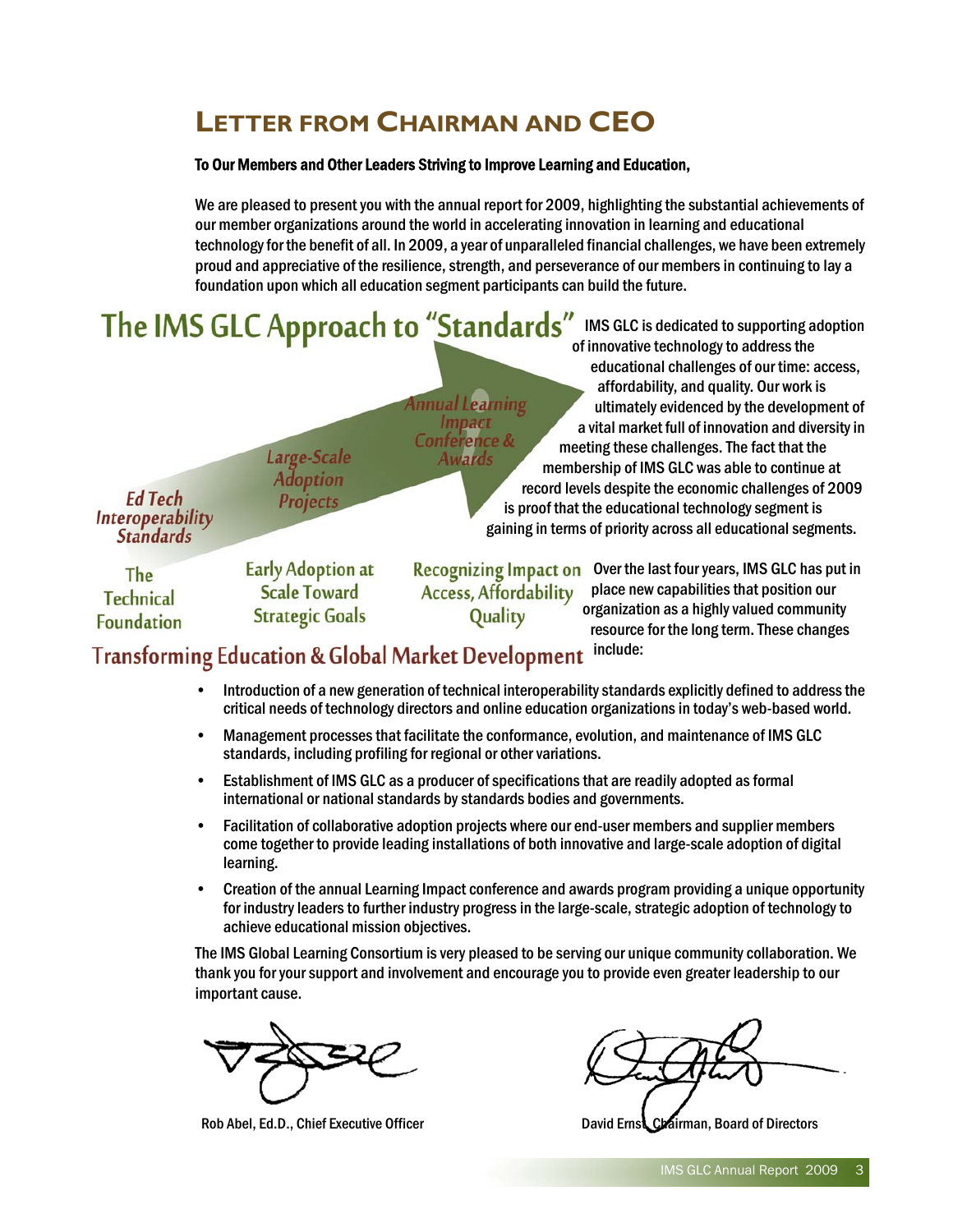# **MAJOR INITIATIVES**

### **Digital Learning Services Entering the Mainstream: Enabling a New Generation of Learning Technology**

The IMS Global Learning Consortium is dedicated to bringing our members together in a collaboration that enables new innovation in learning. Our goal is to remove the barriers that technology directors encounter in incorporating new and innovative technologies into the educational enterprise. In 2009, IMS GLC members achieved initial penetration of the core suite of Digital Learning Services (DLS) standards that address about 90% of the key blockers to a seamless teaching and learning experience. DLS consists of a "suite" of three major standards that support the new generation of web-based learning technology.

- Distributed digital learning content, assessments, in a collaborative learning context (Common Cartridge - CC)
- Learning applications, mash-ups, software as a service, and content as a service (Learning Tools Interoperability - LTI)
- Learner information: user provisioning and outcomes (Learning Information Services – LIS)

IMS GLC member organizations are working on bringing to market one or more of these key standards. All three are currently available in released products or prototypes of future releases. The combination of all three enables a new level of innovation and seamless integration of enterprise and web-based learning resources and applications.

In 2009, a first wave of organizations achieved the IMS conformance mark for Common Cartridge. A subset of LTI, known as Basic LTI, was positioned for public release and conformance testing in early Common Cartridge/LTI Alliar 2010. LTI support was added to the Common Cartridge Alliance, which has been renamed to the Common Cartridge/LTI Alliance. LIS is preparing for public release in 2010 and has achieved commitment for near-term implementation from student system suppliers representing about two-thirds of the U.S. higher education segment installed base.

The features to be included in the next version of Common Cartridge have been agreed upon by the IMS members. These

include the incorporation of Basic LTI and an initial set of K-12 features. Common Cartridge v1.1 is expected to achieve public release in 2010. In addition, IMS work in accessibility, outcomes-based learning (e-Portfolio), learning object discovery and exchange, and next generation Question and Test Interoperability continue, with an eye toward inclusion into future versions of the Digital Learning Services suite.

#### **Adoption and Implementation Projects: Supporting Leading Institutions and School Districts in Establishing Effective Large-Scale Digital Support for Teaching and Learning**

Today's challenging economic times bring to the fore issues with the cost and effectiveness of educational systems worldwide. Yet, historically there have been severe tradeoffs and limitations in achieving access,

| as a service                                                                          | Initiate<br>new<br>projects | <b>Develop</b><br>standards                                          |
|---------------------------------------------------------------------------------------|-----------------------------|----------------------------------------------------------------------|
| one or more of these key<br>prototypes of future releases.<br>seamless integration of |                             | <b>Building partnerships and cons</b><br>enterprise adoption of inno |
| cе<br>Common Cartridge v1.0<br><b>i</b> s                                             |                             |                                                                      |
| Common Cartridge/LTI Alliance                                                         |                             |                                                                      |
| Learning Tools Interoperability                                                       |                             |                                                                      |
| <b>Learning Information Services</b>                                                  |                             |                                                                      |
| Common Cartridge v1.1                                                                 |                             |                                                                      |
| <b>Additional IMS Specifications</b>                                                  |                             |                                                                      |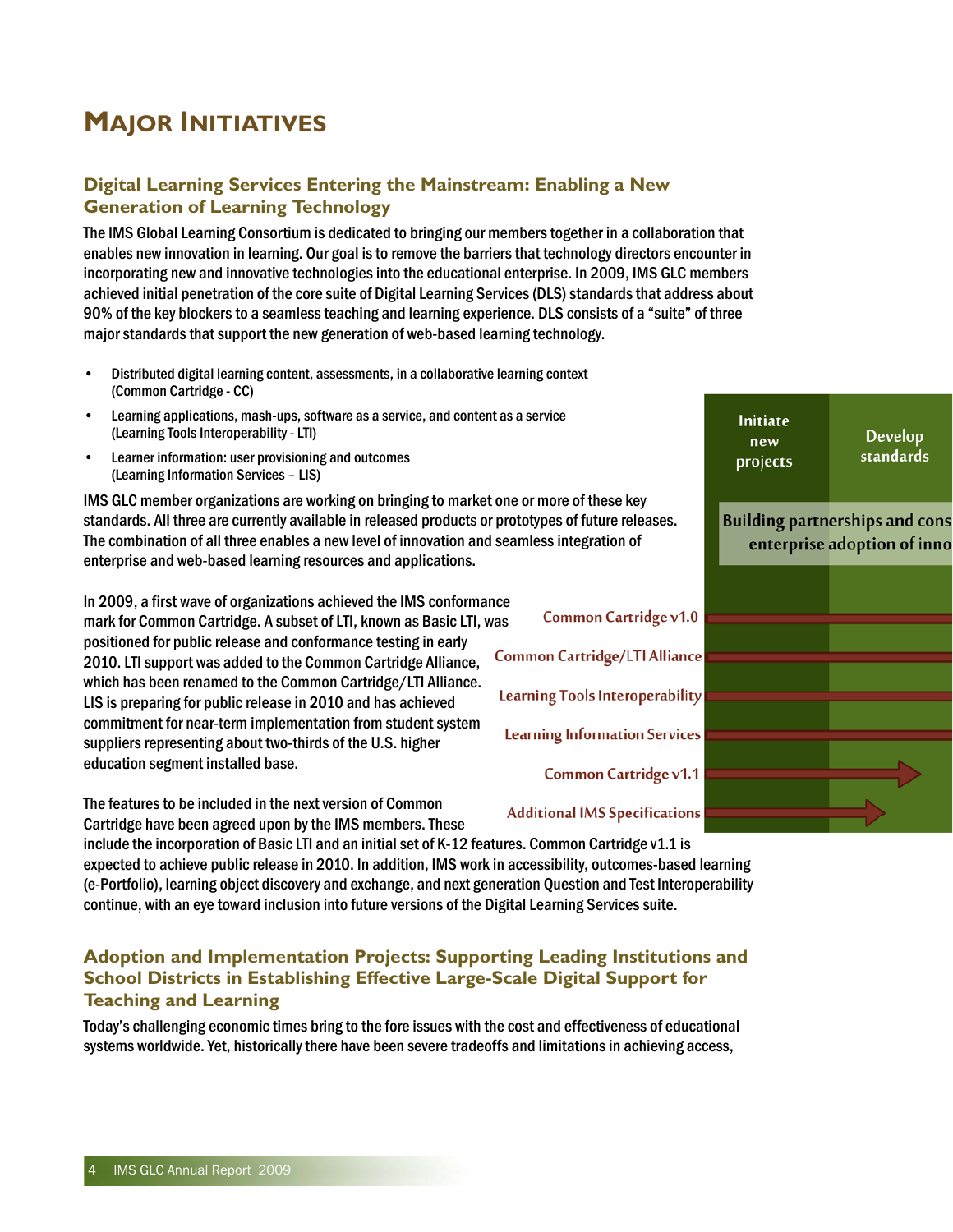affordability, and quality simultaneously. The institutional, school district, and government members of IMS GLC understand that existing educational delivery models will need to change as we move into the future. That's why IMS GLC has created a new and vital set of collaborative projects that enable our members to share the risk of moving aggressively into the future. This collaboration is enabling a new vanguard of industry leadership that addresses global and local capacity and quality challenges by working across government, institutional, and supplier constituencies. In 2009, adoption practice and implementation groups in IMS GLC made significant progress in the following areas:

- Implementing practices for student induction to e-Learning to improve retention.
- Publishing of a report to our members featuring case studies on various approaches to using technology to implement targeted retention.
- Enterprise and system-level adoption of digital teaching and learning materials for online courses, e-Books, and adaptive tutoring/homework applications.
	- Using an open and free database of K-12 curriculum standards across a wide variety of learning platforms and digital content sources to enable mixing of instructional resources for personalizing the learning experience.
	- Developing requests for proposal for enterprise learning systems, including learning management, learning content management, and e-Portfolio.
	- Publishing of a public white paper on the use of Service Oriented Architecture (SOA) in the education segment.

#### **Learning Impact Conference and Awards Program: Focusing Investment on Learning Technology on High Return Projects**

A key role of the IMS Global Learning Consortium is to enable change. Some innovations are grounded in a value proposition that enables educational institutions, governments, and school districts to achieve critical goals. We call achievement of such goals **Learning Impact.** In 2009, IMS GLC held its third annual Learning Impact Conference in Barcelona, Spain with record attendance. Once again this unique event brought together an influential cadre of industry executives and architects to take stock in the state of **Learning Impact** aided by the use of technology.

The annual Learning Impact Awards (LIAs) are unparalleled in recognizing achievement in addressing access, affordability, and quality goals. The awards recognize the use of technology (the suppliers) in context (the implementing institution, school district, or government organization). The 2009 awards included regional qualifying events held in Australia and the United Kingdom in late 2008. A record thirty-six entrants selected as finalists showcased at

Learning Impact 2009, with 12 selected as medal winners by a panel of expert judges and the attendees. The LIAs continue to build a reputation as the most prestigious award of their kind in the world.

As we enter 2010, the upcoming Learning Impact and LIA finalist competition, scheduled for Long Beach, California, USA in May, promises to again showcase the world's leaders in learning. Regional qualifying competitions were held in Korea and Australia leading up to this year's event. For more information on the annual Learning Impact conference and competition, visit: http://www.imsglobal.org/learningimpact2010/

Go to **Support** market adoption

#### tituencies to remove barriers to vative learning technologies

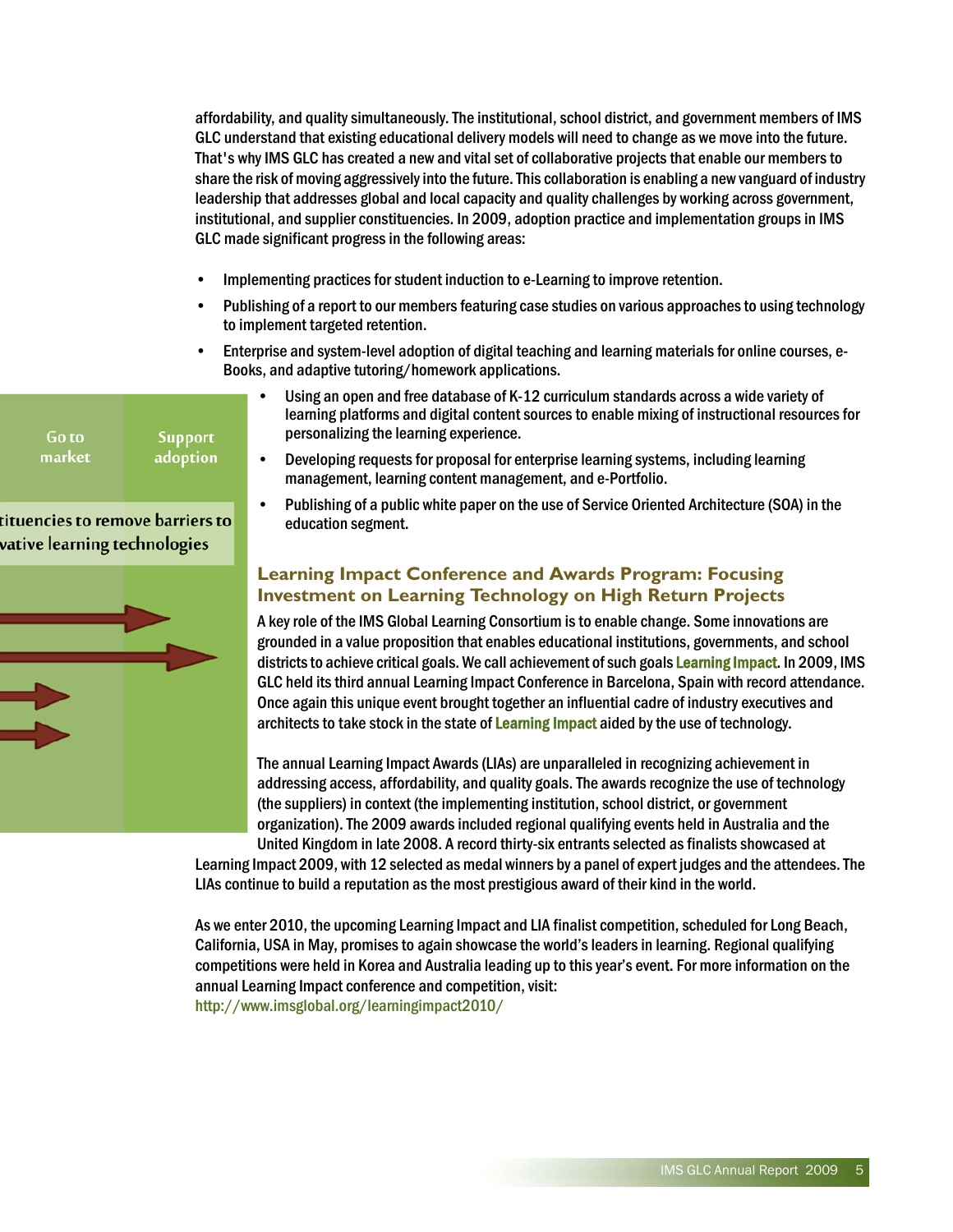# **IMS GLC BOARD OF DIRECTORS**

- Rob Abel, Ed.D., Chief Executive Officer of IMS GLC
- **Jeremy Auger, Chief Operating Officer,** Desire2Learn
- **Jim Behnke, Chief Learning Officer, Pearson**
- Fabrizio Cardinali, Chief Executive Officer of Giunti Labs
- Jason Carlson, General Manager, Education Product Group, Microsoft
- Christopher Cassirer, President, Capella University
- David Ernst, Chairman of the Board, Associate Vice President and CIO, University of California, Office of the President
- William Graves, Ph.D., Sr. V.P. for Academic Strategy, SunGard Higher Education, Professor Emeritus, UNC-Chapel Hill
- Joel Greenberg, Ph.D., Open University's Director of Media, Learning and Teaching Solutions
- John T. Harwood, Ph.D., Senior Director, Teaching and Learning with Technology, Penn State
- Ray Henderson, President, Blackboard Learn, Blackboard, Inc.
- Garth Jordan, Vice President for Operations, EDUCAUSE
- **Michael King, Vice President, Global Education** Industry, IBM
- William D. Rieders, Executive Vice President Global New Media, Cengage Learning
- **Mark Stiles, Head of Learning Development and** Innovation, Staffordshire University

### **EXECUTIVE STRATEGIC COUNCIL MEMBERS**

- Nicholas H. Allen, Ph.D, Provost Emeritus & Collegiate Professor, University of Maryland University College
- Michael Chasen, Chief Executive Officer and President, Blackboard Inc.
- Daniel J. Devine, CEO, Compass Knowledge Group
- Dae-Joon Hwang, Ph.D., CEO, IMS Korea, Prof., School of ICT of Sungkyunkwan University
- **Doug Kelsall, Chief Executive Officer of Education** Sales Management (ESM)
- John Leslie King, Ph.D., Vice Provost for Academic Information at the University of Michigan in Ann Arbor, and Professor in the School of Information
- Denise Kirkpatrick, Pro Vice-Chancellor (Learning, Teaching and Quality), The Open University, UK
- Jolene Koester, Ph.D., President, California State University, Northridge
- John V. Lombardi, Ph.D., President of the Louisiana State University System
- Bernard Luskin, Ph.D., CEO and Sr. Provost, Touro University Worldwide
- Robert A. Maginn, Jr., Chief Executive Officer, Jenzabar
- Michael J. Offerman, Vice Chairman, Capella Education Company, President Emeritus, Capella **University**
- Paula E. Peinovich, Ph.D., Interim Presidency at the National Labor College
- C. Cathleen Raffaeli, President & Managing Director, Hamilton White Group LLC
- Malcolm Read, Ph.D., Executive Secretary, Joint Information Systems Committee, United Kingdom
- Edward H. Stanford, President, McGraw-Hill Higher **Education**

# **IMS GLC STAFF**

- Rob Abel, Chief Executive Officer
- **Lisa Mattson, Chief Operating Officer**
- Colin Smythe, Chief of Specifications Strategy
- John Falchi, Chief Program Strategist
- Mark McKell, Manager, Projects & Document Production
- **Larry Humes, Director, Marketing and** Communications
- **Tracy Fandel, Manager, Finance and Administration**
- **Jeffrey Kahn, Common Cartridge Specialist**
- Charles Severance, Affiliates Coordinator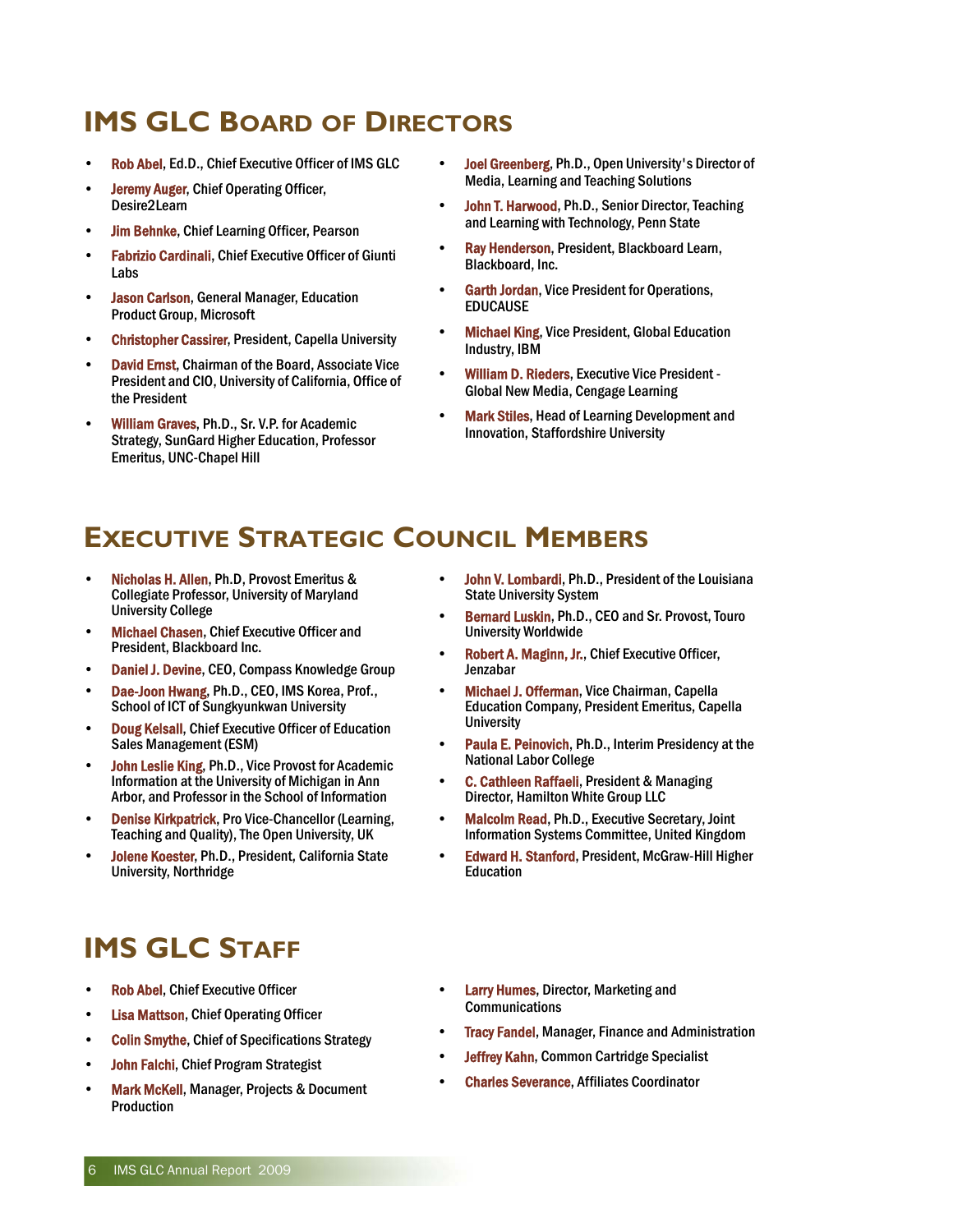### **LEARNING IMPACT AWARD WINNERS 2009**

#### Platinum

- MyMathLab at University of Alabama USA
- Glow Scotland's National Intranet Scotland
- Leading the definition of quality online education with Learning & Career Outcomes at Capella University - USA

#### Gold

- SEDUC Amazon Supported by Hughes Network Systems - Brazil
- LAMS and the LAMS Community Australia
- Building Cegos Management Skills Catalogue using Giunti Labs' Learn eXact LCMS – France

#### Silver

- iSHARE Inter-cluster Sharing of Resources Singapore
- Agrega Search, Find, Participate Federated access to content - Spain
- TELOS Learning Design Visual Scenario Editor and Player - Canada

#### Bronze

- Scootle Schools Online Teaching and Learning Environment – Australia
- LoneStar College Online Faculty Orientation for Online Teaching – USA
- DEOracle @ UMUC USA

### **CONTRIBUTING MEMBERS**

4C Soft, Inc.  $\mathcal X$  American Public University System  $\mathcal X$  Achievement Standards Network / JES & Co.  $\mathcal X$ Athabasca University  $\mathcal K$  Adaptive Technology Resource Centre (University of Toronto)  $\mathcal K$  Blackboard, Inc.  $*$  BPS Bildungsportal Sachsen GmbH  $*$  British Educational Communications and Technology Agency (BECTA)  $*$  California State University System  $*$  Cambridge Assessment  $*$  Capella University  $*$  CCKF Limited  $*$  Cengage Learning  $*$  Compass Knowledge Group  $*$  CourseSmart  $*$  CTUnion Co., Ltd.  $*$ DaulSoft Co., Ltd.  $\mathcal{K}$  Department of Education, Employment and Workplace Relations (DEEWR, Australia) **EXECUBE 2.5 Inc.**   $*$  Digital Spirit Gmbh  $*$  Digital University Network (DUNET)  $*$  Educational Testing Service  $*$  EDUCAUSE  $*$  Elsevier Inc.  $*$  European Schoolnet  $*$  Florida Virtual School  $*$ Follett Corporation  $*$  GIUNTI Labs  $*$  Hanyang Cyber University (HYCU)  $*$  Houghton Mifflin Harcourt  $*$ IBM  $*$  Icodeon  $*$  Iowa Community College Online  $*$  IVIMEDS  $*$  Jenzabar  $*$  John Wiley  $*$  Joint Information Systems Committee (JISC)  $*$  Kennisnet Foundation  $*$  Korea Education and Research Information Service (KERIS)  $*$  Learning Objects, Inc.  $*$  Levelland Independent School District  $*$  Lone Star College Online  $\ast$  Marist College  $\ast$  McGraw-Hill  $\ast$  Microsoft Corporation  $\ast$  Moodle  $\ast$  New Zealand Ministry of Education  $*\$  Open Universiteit Nederland  $*\$  Open University  $*\$  Center of ICT and Distance Education Open University of Japan  $*$  Oracle Corporation  $*$  Pearson Education  $*$ Pennsylvania State University  $*$  Sakai Foundation  $*$  Seoul Cyber University (SCU)  $*$  SK C&C  $*$ Sungard Higher Education  $*\$  SUNY Delhi  $*\$  SURF Foundation  $*\$  Tegrity  $*\$  Tekville.com, Inc.  $*\$  TÉLUQ L'université à distance de l'UQAM  $*$  Tennessee Board of Regents  $*$  Ubion  $*$  Universidad Nacional de Educación a Distancia (UNED) \* UNICON, Inc. \* University Koblenz-Landau \* University of California  $*$  University of Cambridge  $*$  University of Glasgow  $*$  Universitat Oberta de Catalunya  $*$  University of Mary Washington  $*$  University of Maryland University College  $*$  University of Michigan  $*$  Utah Valley University  $*$  WGBH (Carl & Ruth Shapiro Family National Center for Accessible Media at WGBH)  $*$  Wimba